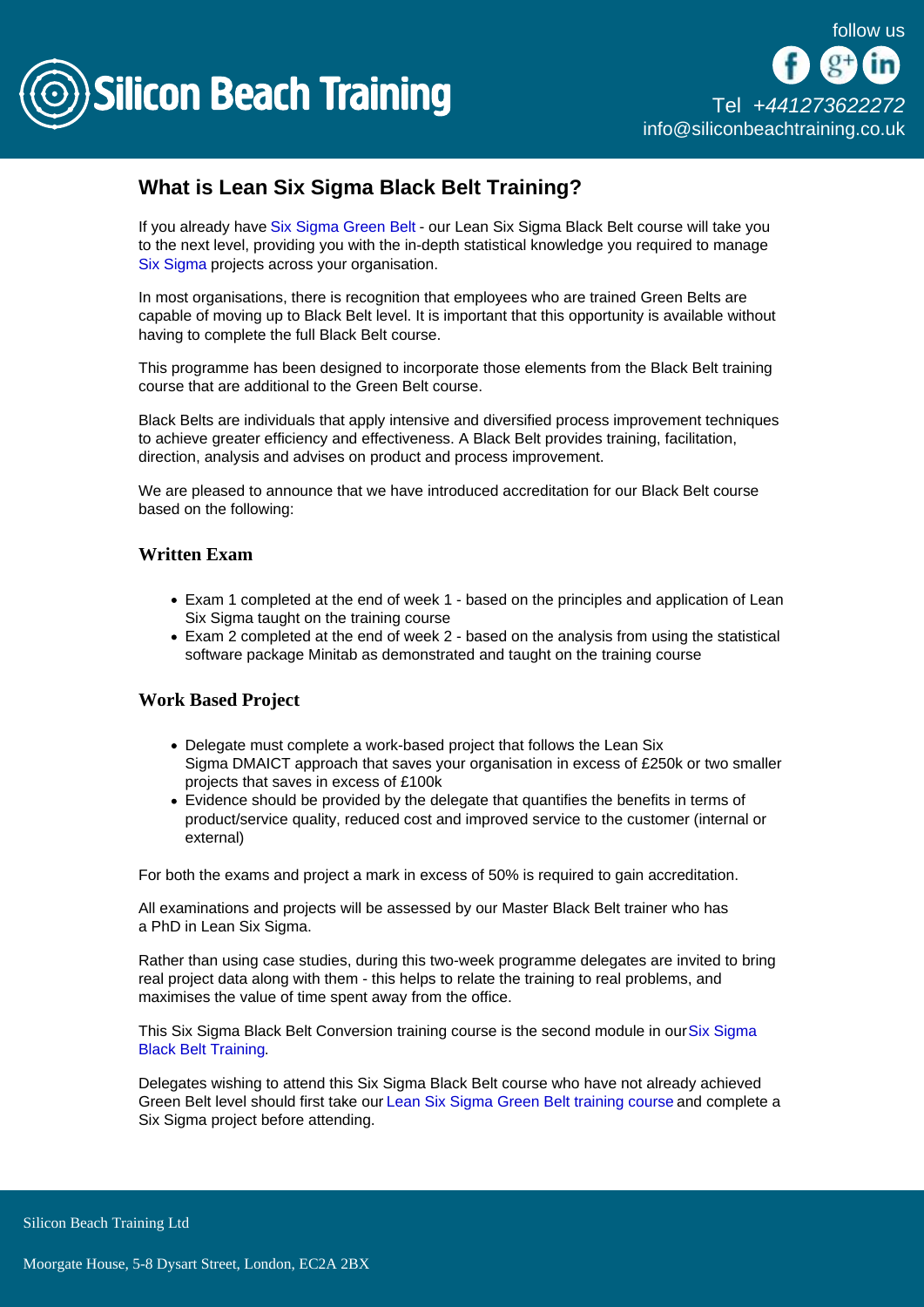

We also provide private and in-company Six Sigma Black Belt courses. Call +44 (0) 1273 622272 to discuss.

For more information about belt levels, [download our free Six Sigma eBook](/resources/what-is-six-sigma).

# Course Objectives

At the end of the intensive ten-day programme delegates will understand and be able to:

- Apply the principles of the Six Sigma DMAIC performance improvement model
- Establish the "Voice of the Customer" in defining the required performance standard
- Use a number of measurement approaches and tools to establish current performance
- Appropriately apply a number of advanced statistical analysis tools and techniques to establish the root cause of a problem
- Recognise the difference in approach and techniques for incremental and redesign improvement strategies and know how to decide on the correct approach
- Establish ongoing process controls and process governance structures
- Use Minitab to provide data analysis and process capability

#### Define - Week 1

- Understanding Variability
- Project Charter
- Basic Statistics
- QFD/VOC
- COPQ
- Process Maps

#### Measure - Week 1

- Measurement Basics
- Histograms
- Equipment R & R/MSA
- Scatter Plots
- Sigma Levels & DPMO
- Process Capability
- Yield Calculation
- Sampling Techniques
- Confidence Intervals
- Gauge R&R
- Implementing the measurement
- Data Collection
- Brainstorming

Silicon Beach Training Ltd